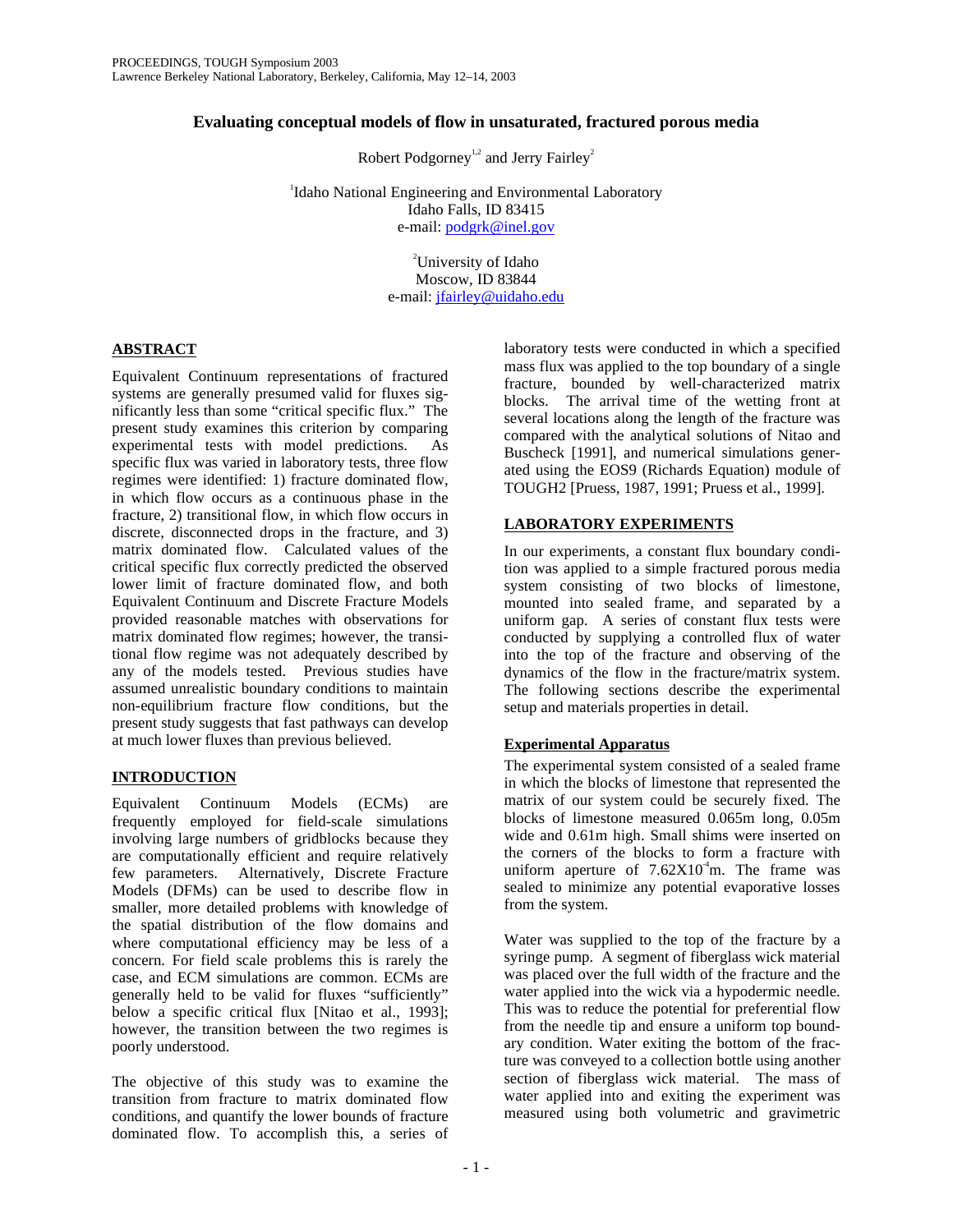A series of optical sensors [Wood et al., 2002] were used to measure the presence of water at specific locations along the fracture (at 0.05, 0.17, 0.29, 0.41, and 0.53 m from the top boundary), thereby allowing for direct measurement of the wetting front arrival time with depth and the velocity of the wetting front in the fracture. The optical sensors were polled at a rate of 100 Hz, to ensure accurate measurement of the water arrival at the various locations in the fracture. Figure 1 is a schematic of the experimental setup.



*Figure 1. Experimental system used for the fracture flow experiments.* 

#### **Material Properties**

Matrix properties were determined using standard methods and testing in a  $UFA^{\circledast}$  ultra-centrifuge, and the saturation dependent properties described by the model of vanGenuchten [1980]. Repeated testing established the matrix properties with a high degree of precision, and demonstrated the blocks to be surprisingly homogeneous in character. It is standard practice to use unsaturated properties based on drainage curves, and this convention was followed by the present study to allow comparison with the results of other researchers. The numerical simulations presented below therefore neglect the effects of hysterisis.

Fracture permeability was estimated from the aperture using the parallel-plate solution to the Navier-Stokes equations. In order to minimize error when using the parallel-plate model to calculate fracture permeability, the brick faces were carefully machined to ensure a high degree of uniformity. Values of vanGenuchten α for the fractures were estimated from capillary theory assuming a contact angle of 0º, and the average half-aperture as the radius of curvature. The measured or estimated material properties were used to develop parameter sets for the numerical simulations using standard methods as discussed below.

### **ANALYTICAL MODEL**

Nitao and Buscheck [1991] presented an analytical model describing the infiltration of water into an unsaturated, fractured porous medium. Asymptotic solutions for the position of the wetting front were provided for three time periods: early time ( $t \ll t_{\rm b}$ , where  $t_{\rm k}$  is the *matrix-fracture interaction response time*), before matrix imibition significantly affects fracture flow; late time  $(t/t_a \gg 1)$ , where  $t_a$  is the *local matrix fill-up time*), after the matrix becomes nearly saturated with a quasi steady-state moisture content profile; and intermediate time  $(t_b \ll t \ll t_a)$ , when the matrix imibition retards fracture flow and the velocity of the fracture wetting front decreases with a  $t^{1/2}$ dependence. Using these criteria, we calculated  $t_k$  and  $t_a$  for our experiment to be 4.13 and 1,897 seconds, respectively.

The expression for the position of the wetting front as a function of time used in the present study was [Nitao and Buscheck, 1991]:

$$
h(t) = \widetilde{q}_o \frac{t_b}{\pi} \left[ e^{\pi / t_b} \, erfc \left( \pi \, t / t_b \right)^{1/2} - 1 + 2 \left( t / t_b \right)^{1/2} \right] \quad [1]
$$

where  $\widetilde{q}_o$  is the velocity of the wetting front [m/sec] at the fracture inlet, defined as:

$$
\widetilde{q}_o(t) = q_o(t) \big/ \phi_f \left( S_f^o - S_f^i \right) \qquad [2]
$$

For our analysis it can be expressed as:

$$
\widetilde{q}_o(t) = r_i/2 b w \rho \phi_f \tag{3}
$$

where  $r_i$  is the mass flux [kg/sec], b is the fracture aperture [m], w is the fracture width [m],  $\rho$  is the water density [kg/m<sup>3</sup>], and  $\phi_f$  is the fracture porosity.

The *specific critical flux*,  $q_f^*$  (Nitao et al., 1993) is defined as:

$$
q_f^* = \varphi_m \left( S_s - S_i \right) D_m \tag{4}
$$

where  $\phi_m$  is the matrix porosity,  $S_s$  is the maximum matrix saturation,  $S_i$  is the initial matrix saturation, and  $D_m$  is the matrix diffusivity. This is a convenient expression, as a flux value for matrix-dominated flow can be estimated from matrix properties alone. For our system, we define a *critical mass flux* rate,  $r_i^*$ , by multiplying this expression by the width of the fracture and water density, so that:

$$
r_i^* = \varphi_m w \rho \left( S_s - S_i \right) D_m \qquad \text{[5]}
$$

Using equation [5], the critical mass flux for our experiment is  $5.18X10<sup>-5</sup>$  kg/sec.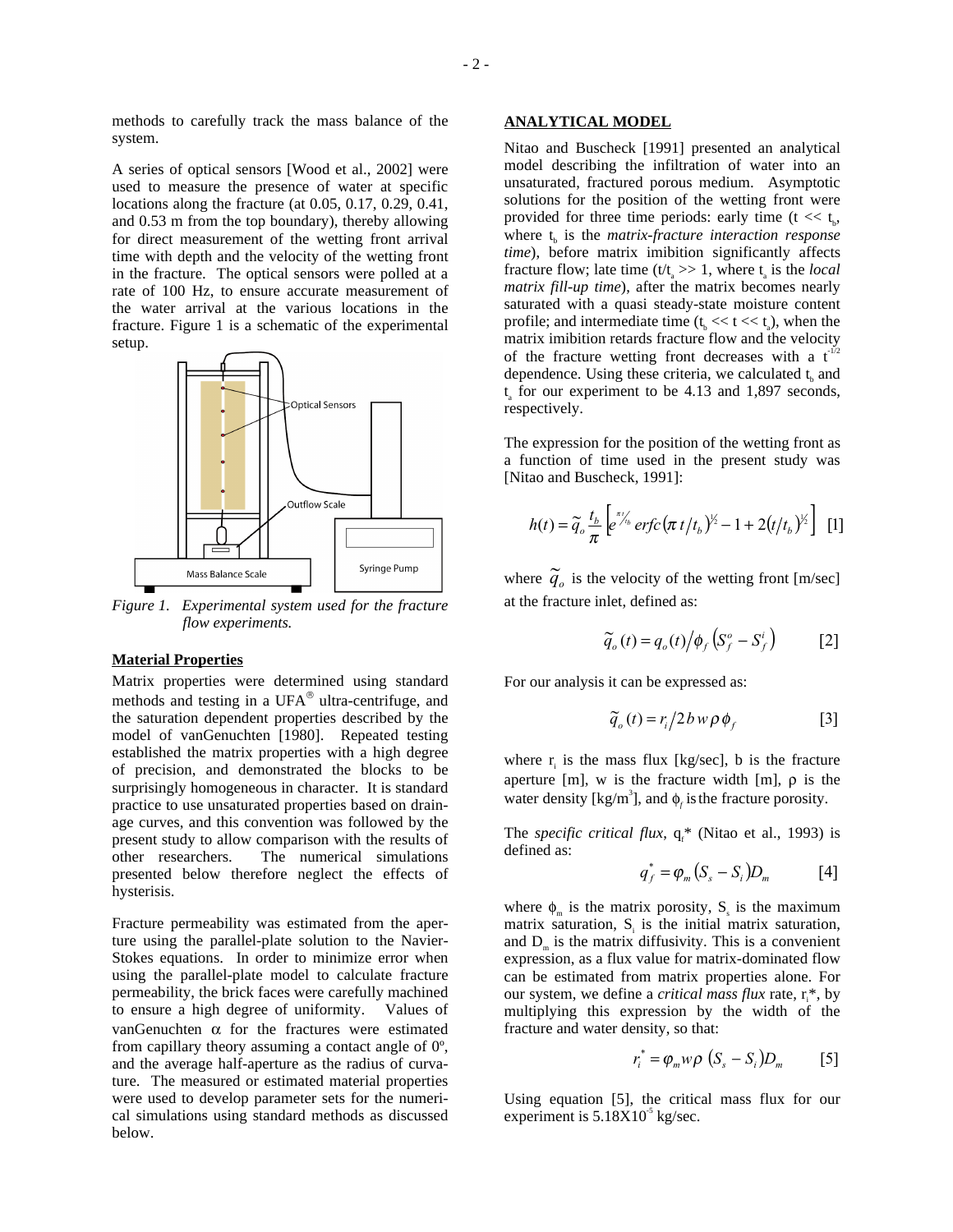#### **Equivalent Continuum Models**

An equivalent single continuum property set for the ECM simulations was developed using methods of arithmetic averaging in the vertical direction (parallel to flow). The large fraction of the total area occupied by matrix blocks dominated the resulting property sets, which is expected given the assumption of fracture/matrix thermodynamic equilibrium inherent in the ECM conceptual model. Measured values of the vanGenuchten  $\alpha$  and  $m$  parameters for the matrix were used without adjustment. Both isotropic and anisotropic property sets were developed for the ECM simulations; selected parameter values are given in Table 1.

## *Table 1. Selected properties used for the numerical simulations.*

|                                      | Iso-ECM         | Aniso-ECM                  | DFM                   |
|--------------------------------------|-----------------|----------------------------|-----------------------|
| $k_m[m^2]$                           | $1.48X10^{-15}$ | (h) $1.48X10^{-15}$        | $1.48X10^{-15}$       |
|                                      |                 | (v) $5.61 \times 10^{-10}$ |                       |
| $k_f[m^2]$                           |                 |                            | $4.84 \times 10^{-8}$ |
| $\alpha_{m}$ [Pa <sup>-1</sup> ]     | $4.1X10^{-5}$   | $4.1X10^{-5}$              | $4.1X10^{5}$          |
| $\alpha_{\rm f}$ [Pa <sup>-1</sup> ] |                 |                            | $5.0X10^{3}$          |
| $m_{m}$ [-]                          | 0.133           | 0.133                      | 0.133                 |
| $m_e$  -                             |                 |                            | 0.800                 |
|                                      |                 |                            |                       |

#### **Discrete Fracture Models**

For the DFM simulations, elements were assigned parameter values strictly representative of either the fracture or matrix domains. Experimentally measured parameter values were used without modification for matrix properties. Fractures were included explicitly in the numerical grid as elements with the aperture assigned as the measured aperture divided by the fracture porosity, *2b/*φ*<sup>f</sup>* [Nitao and Buscheck, 1991]. Fracture elements were assigned a porosity of 0.98, and values of fracture permeability and  $\alpha$ , estimated as outlined above.

No accepted methodology exists for making *a priori* estimates of the fracture vanGenuchten *m* parameter, although measured values for fractures in limestone of approximately 0.8 have been reported in the literature [Reitsma and Kueper, 1994]. Therefore, a value of 0.8 was used with sensitivity studies conducted to determine the influence of this parameter on simulation results. Selected parameters used in the DFM simulations are shown in Table 1.

### **RESULTS**

Five laboratory experiments have been conducted to date, starting with a mass flux rate chosen corresponding to the calculated critical mass flux rate  $(5.18X10<sup>-5</sup> \text{ kg/sec})$ . Flux rates were then adjusted within the limits of the pump, from  $5.18X10<sup>-4</sup>$  to  $5.18X10^{-8}$  kg/sec. Three flow regimes were qualitatively defined from the experimental observations: 1) fracture dominated flow, in which flow occurs as a continuous phase in the fracture, 2) transitional flow, in which flow occurs in discrete, disconnected drops in the fracture, and 3) matrix dominated flow. The bounds on these periods are qualitative, and further experiments will be required to quantify the limits of each regime; however, some interesting observations can be made based on the observations to date. The boundary between regimes 1 and 2 generally coincides with the value of specific critical flux [Nitao, et al., 1993]. The analytical and numerical solutions for the arrival time of the wetting front generally bound the experimental results in the fracture dominated flow regime, with the analytical results providing an earlier arrival and the numerical simulations providing a later arrival. Figure 2 shows the arrival time of the wetting front in the fracture at 0.41m.

In the transitional flow regime, water moved primarily through the fracture, but as a discontinuous phase. Individual droplets of water moved at a velocity intermediate between those observed in the purely fracture or matrix dominated flow regimes. Flow in the transitional regime may compare qualitatively with that observed by previous investigators in acrylic pipe [Germann, 1987; Germann et al., 1997] or, under certain circumstances, at the outflow of a laboratory experiment in porous media flow [Pra•ák et al., 1992]. Because of the discontinuous nature of the wetting phase, it was difficult to quantitatively define a "wetting front" for the transitional flow regime; however, fracture flow was observed to rapidly transit significant distances in this mode.

### **DISCUSSION**

Analytical and numerical simulations of flow in single fracture within a porous matrix provide bounds<br>on experimental observations. Numerical on experimental simulations of system behavior incorporate unrealistically high interaction between fracture and matrix continua, in qualitative agreement with the work of other investigators [e.g., Liu et al., 1998]. By contrast, the analytical solution of Nitao and Buscheck [1991] appears to provide too little fracture matrix interaction (at small times or high flux rates).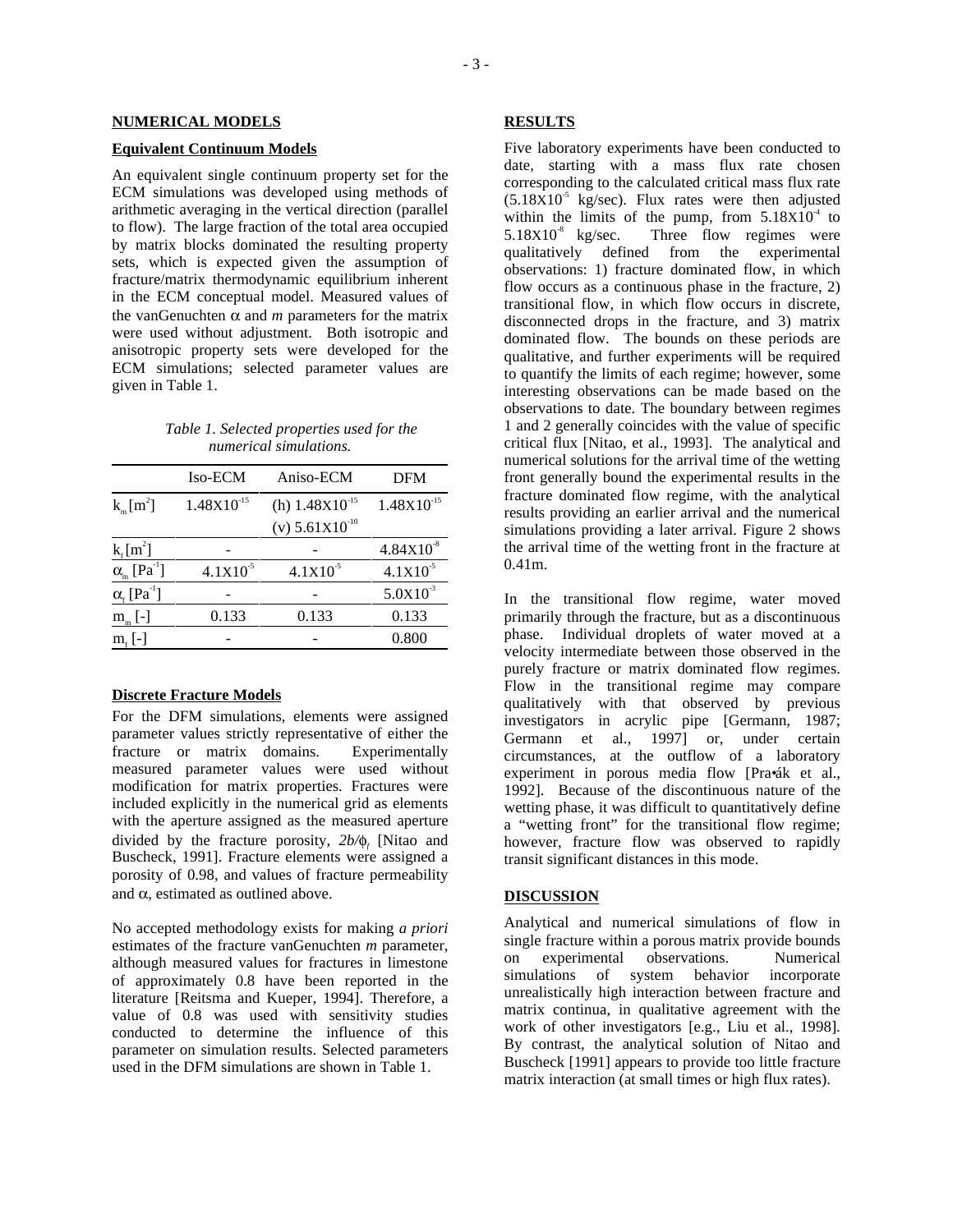

*Figure 2. Plot of flux rate versus arrival time at 0.41m for the experimental, analytical, and numerical data.* 

The specific critical flux defines the transition between fracture-dominated flow and matrixdominated flow, which has been shown to coincide with the applicability of the ECM [Nitao et al., 1993]. The specific critical flux for the system considered in the present work adequately identified the onset of the transitional flow regime between fracture and matrix dominated flow conditions; however, this transitional regime was observed to span several orders of magnitude change in specific flux. TOUGH2 simulations using ECM and Discrete Fracture Models (DFMs) indicate this discrepancy is attributable to competition between matrix imbibition and capillary suction in the fractures.

 $-4-$ 

These observations are important because they demonstrate that relatively small fluxes can lead to unexpected behavior in a field situation. Scenarios in which fracture-dominated flow transited hundreds of meters of fractured, unsaturated porous media in a matter of days have generally been viewed as unrealistic, because large flux rates and/or persistent ponding at the upper boundary were necessary to maintain fracture dominated flow regimes. The present work is in agreement with other laboratory studies [e.g., Tokunaga and Wan, 1997], and field evidence [for a summary of field observations and review of alternative modeling strategies, see Pruess et al., 1999a] in suggesting that fast-flow pathways could develop in significantly less restrictive circumstances than previously believed. Clearly, understanding the conditions under which fast pathways develop in fractured media, and rigorously defining the limits of applicability of continuum representations of heterogeneous flow systems, necessitate further investigation of the transition between fracture and matrix dominated flow regimes.

## **ACKNOWLEDGMENTS**

This work was supported by the Environmental Systems Research Program under contract number DE-AC07-99ID13727 from the Office of Environmental Management, Department of Energy to the Idaho National Engineering and Environmental Laboratory.